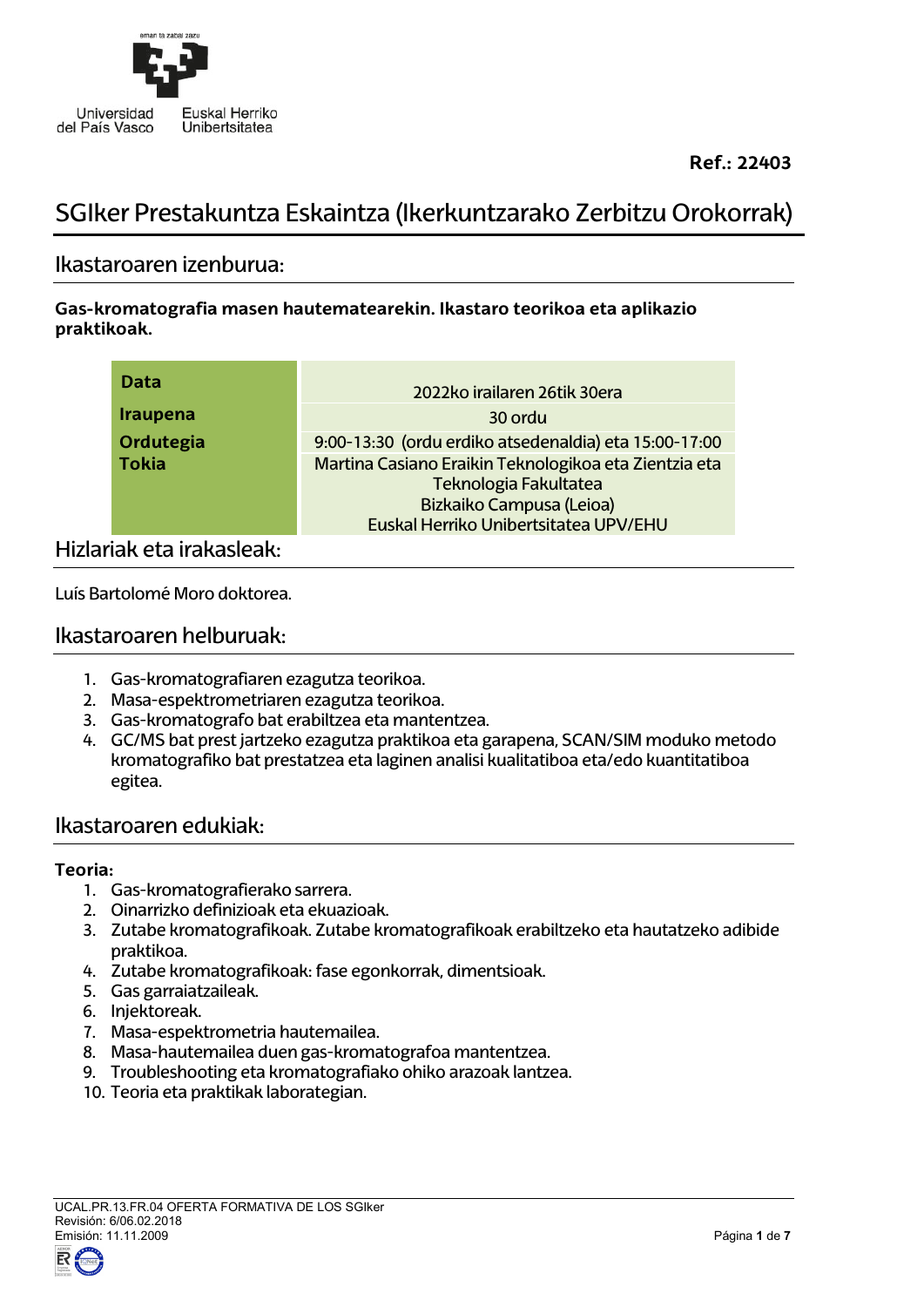

### **Laborategiko praktikak:**

**1. Praktika.** GC/MS bat prest jartzea. Detektagailua mantentzea eta sintonizatzea.

**2. praktika.** Kromatografiako zutabeak eta injektoreak hautatzea. Metodo bat prestatzea Kromatografikoa, SCAN modua.

**3. Praktika.** SIM bidezko metodo kromatografiko bat prestatzea. RTL tresna (Retention time locking).

**4. praktika.** Ikastaroko parte-hartzaileek aukeratu beharreko lagin baten azterketa kualitatiboa eta/edo kuantitatiboa.

### Parte hartzailearen profila:

Teknika kromatografikoak masea-espektrometriarekin acoplatutak erabiltzen ikasi nahi duten eta esperientzia gutxi edo ezdeus duten pertsonak.

### Parte hartzaile kopurua (gutxienekoa/gehienezkoa):

5/8

#### **Kontaktua**

- **Luís Bartolomé Moro doktorea**
- Analisirako Zerbitzu Zentrala
- Zientzia eta Teknologia Fakultatea, Euskal Herriko Unibertsitatea
- Sarriena Auzoa, z/g, Leioa, 48940
- Tfno.: 94 601 3473
- [luis.bartolome@ehu.eus](mailto:luis.bartolome@ehu.eus)

ZERBITZUA: [Analisirako Zerbitzu Zentrala](https://www.ehu.eus/eu/web/sgiker/bizkaiko-analisirako-zerbitzu-zentrala-aurkezpena)

### **Prezioa**

- UPV/EHUkoek: 400 €
- IEPkoek: 700 €
- Kanpokoek: 1000 €

### Informazio gehigarria:

- Ikastaroa gaztelaniaz ematen da.
- **Ezin du ikerketa-talde, teknologia-zentro edo enpresa bereko kide batek baino gehiagok parte hartu ikastaroaren edizio bakoitzean. Horrelako eskaeretarako, kontsultatu teknikariarekin ikastaro bat nahieran egiteko aukera.**
- Teoria guztia praktika eta esperimentu aplikagarriekin egiaztatuko da; hortaz, partehartzaileek laborategiko bata ekarri beharko dute, eta gela horietako berariazko segurtasun-arauak bete beharko dituzte.
- Ikastaroan bertaratze-ziurtagiria emango da. Ikastaroan parte hartu dutenek ziurtagiri hori jasoko dute, baldin eta ikastaroaren ordu kopuru guztiaren % 80 bete badute.

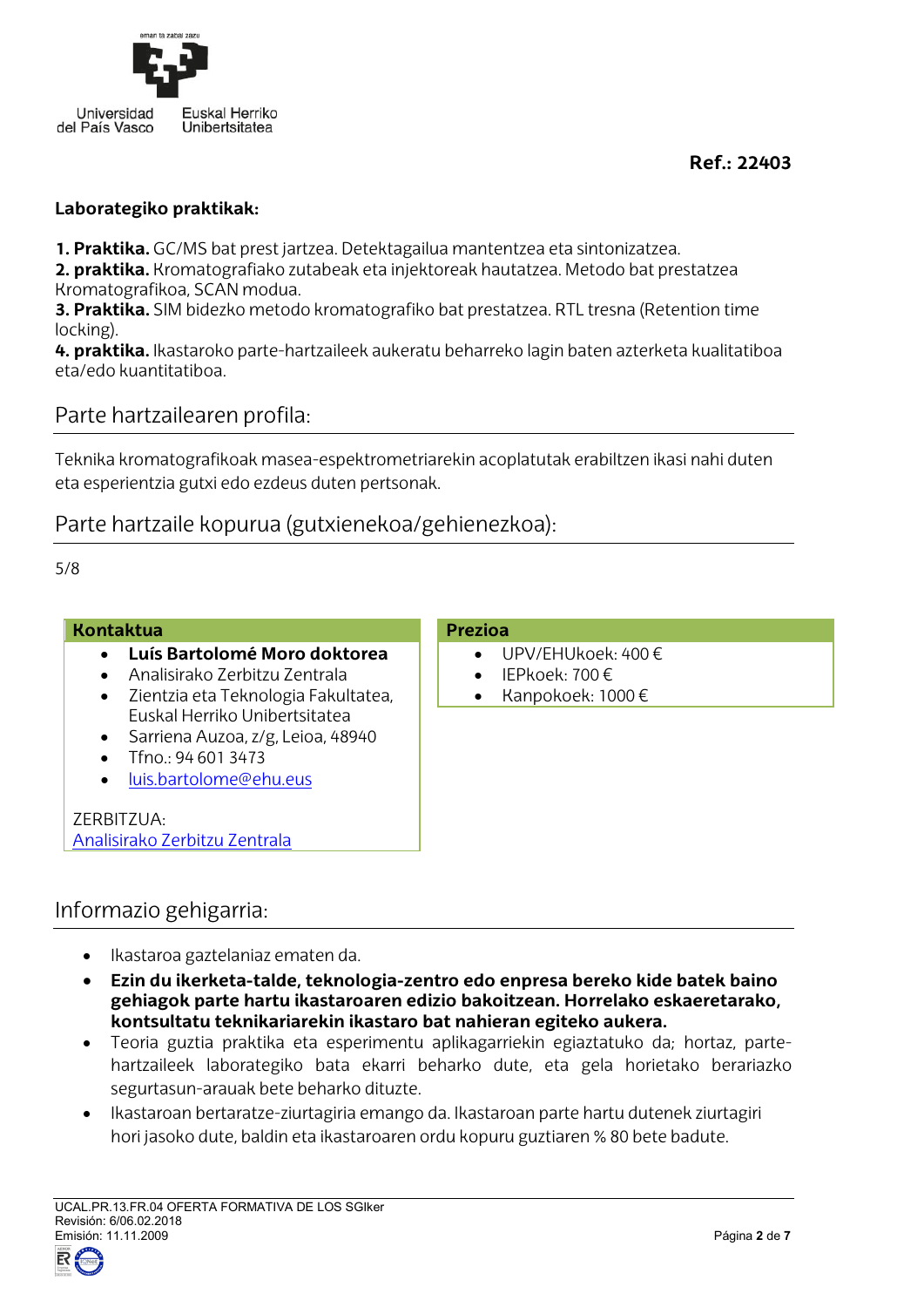

# Oferta formativa SGIker (Servicios Generales de Investigación)

Título del curso:

### **Cromatografía de gases con detección de masas: Curso teórico y aplicaciones prácticas.**

| <b>Fechas</b>   | Del 26 al 30 de septiembre de 2022                                                                                                              |
|-----------------|-------------------------------------------------------------------------------------------------------------------------------------------------|
| <b>Duración</b> | 30 horas                                                                                                                                        |
| <b>Horario</b>  | 9:00-13:30 (media hora de descanso) y 15:00-17:00                                                                                               |
| Lugar           | Plataforma Tecnológica Martina Casiano y Facultad<br>de Ciencia y Tecnología<br>Campus de Bizkaia (Leioa)<br>Universidad del País Vasco UPV/EHU |

### Ponentes y formadores:

Dr. Luís Bartolomé Moro.

# Objetivos que se pretenden alcanzar en el curso:

- 1. Conocimiento teórico de la cromatografía de gases.
- 2. Conocimiento teórico de la espectrometría de masas.
- 3. Manejo y mantenimiento de un cromatógrafo de gases.
- 4. Conocimiento práctico y desarrollo de la puesta a punto de un GC/MS, preparación de un método cromatográfico modo SCAN/SIM y análisis cualitativo y/o cuantitativo de muestras.

# Contenidos que se van a trabajar durante el curso:

### **Teoría:**

- 1. Introducción a la cromatografía de gases.
- 2. Definiciones básicas y ecuaciones.
- 3. Columnas cromatográficas. Ejemplo práctico en el uso y elección de columnas cromatográficas.
- 4. Columnas cromatográficas: Fases estacionarias, dimensiones.
- 5. Gases portadores.
- 6. Inyectores.
- 7. Detector de espectrometría de masas.
- 8. Mantenimiento de un cromatógrafo de gases con detector de masas.
- 9. Troubleshooting y tratamiento de problemas comunes en cromatografía.

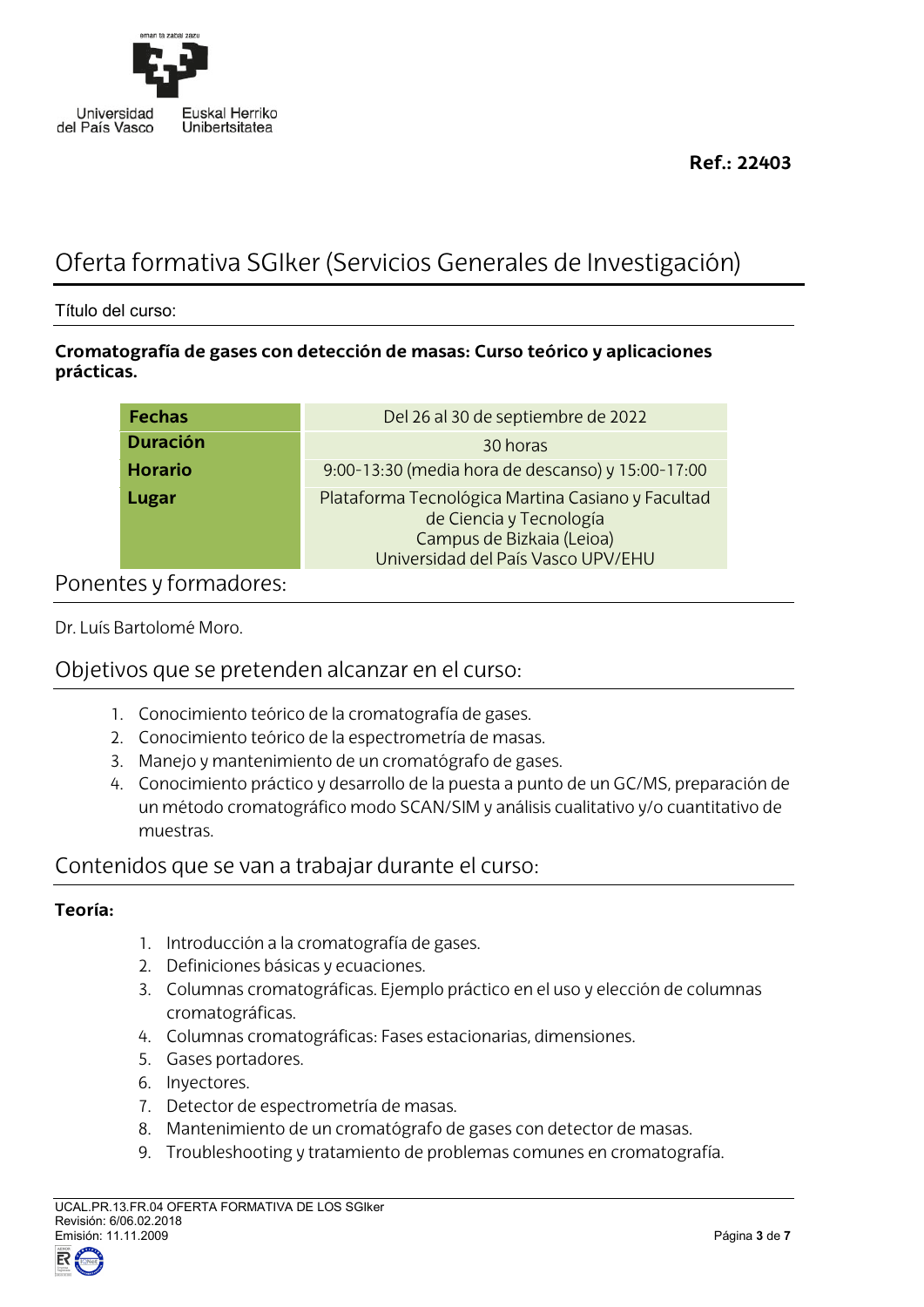

10. Sesiones prácticas en laboratorio intercaladas con la teoría.

### **Prácticas en el laboratorio:**

**Práctica 1.** Puesta a punto de un GC/MS. Mantenimiento y sintonización del detector. **Práctica 2.** Elección de columnas e inyectores en cromatografía. Preparación de un método cromatográfico modo SCAN.

**Práctica 3.** Preparación de un método cromatográfico modo SIM. Herramienta RTL (Retention time locking).

**Práctica 4.** Análisis cualitativo y/o cuantitativo de una muestra a elegir por los participantes del curso.

# Perfil del participante:

Personas con poca o nula experiencia interesadas en el manejo de técnicas cromatográficas acopladas a espectrometría de masas GC-MS.

# Número de participantes (mínimo/máximo):

| 5/8<br>Datos de contacto                                                                                                           | <b>Precio</b>                                                                                                                                            |
|------------------------------------------------------------------------------------------------------------------------------------|----------------------------------------------------------------------------------------------------------------------------------------------------------|
| Dr. Luís Bartolomé Moro<br>Servicio Central de Análisis<br>Facultad de Ciencia y Tecnología<br>Universidad del País Vasco / Euskal | • Usuarios de la UPV/EHU: $400 \in$<br>Usuarios de Organismos Públicos de<br>$\bullet$<br>Investigación: 700 €<br>Usuarios externos: 1000 €<br>$\bullet$ |
| Herriko Unibertsitatea<br>$\bullet$ B <sup>o</sup> . Sarriena s/n, Leioa, 48940<br>Tfno.: 94 601 3473<br>luis.bartolome@ehu.eus    |                                                                                                                                                          |
| SERVICIO:<br>Servicio Central de Análisis.                                                                                         |                                                                                                                                                          |
| Otra información adicional:                                                                                                        |                                                                                                                                                          |
|                                                                                                                                    |                                                                                                                                                          |

- El curso se imparte en castellano.
- **No puede participar más de un integrante de un mismo grupo de investigación o centro tecnológico o empresa en cada edición del curso. Para este tipo de solicitudes consultar con el técnico la posibilidad de un curso a la carta.**
- Toda la teoría se contrastará con prácticas y experimentos aplicativos con lo que los participantes estarán obligados a traer bata de laboratorio y a seguir las normas de seguridad propias de este tipo de locales.

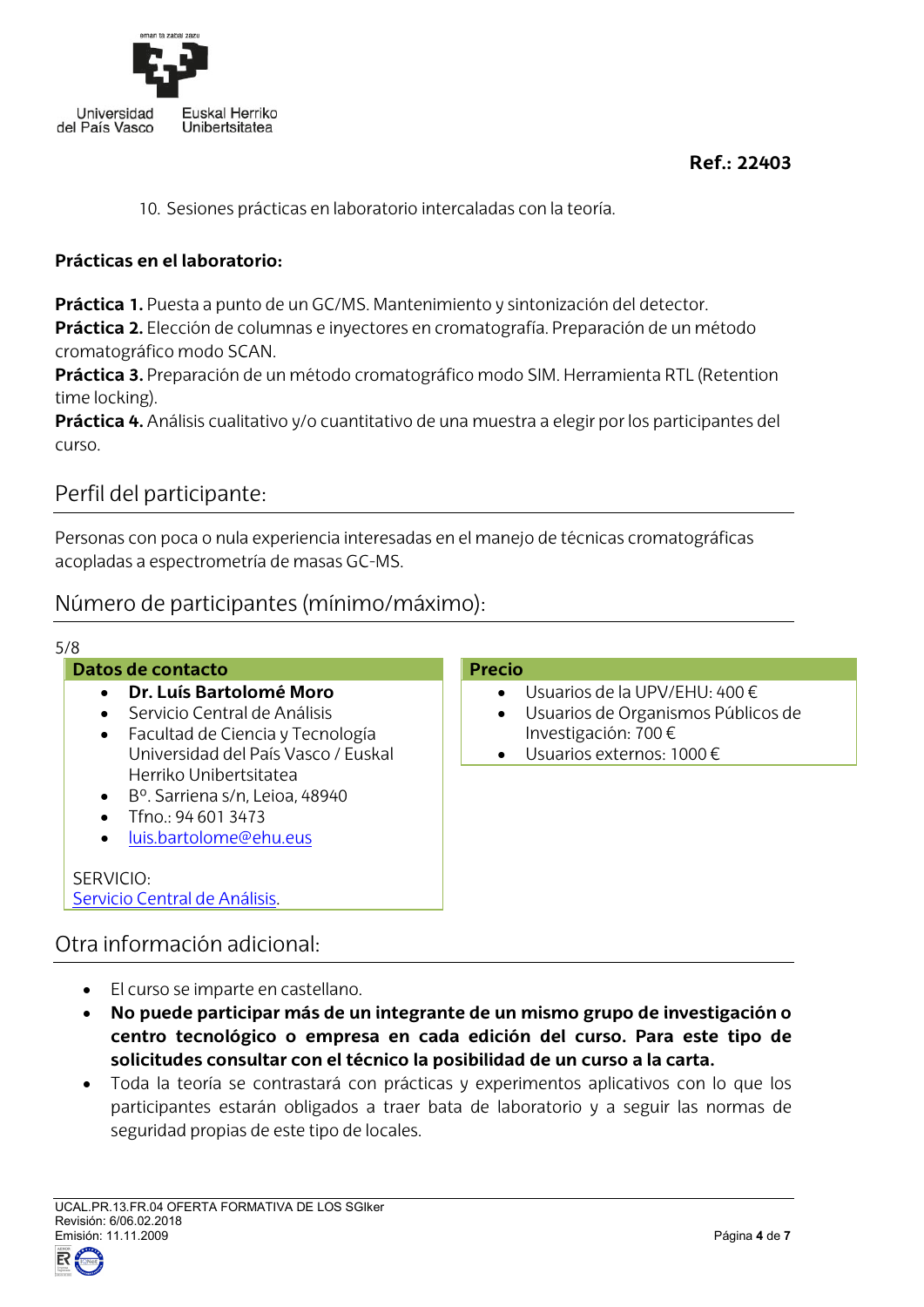

• Se entregará certificado de asistencia. Los y las asistentes al curso recibirán dicho certificado siempre y cuando hayan completado al menos el 80% de la duración total del mismo.

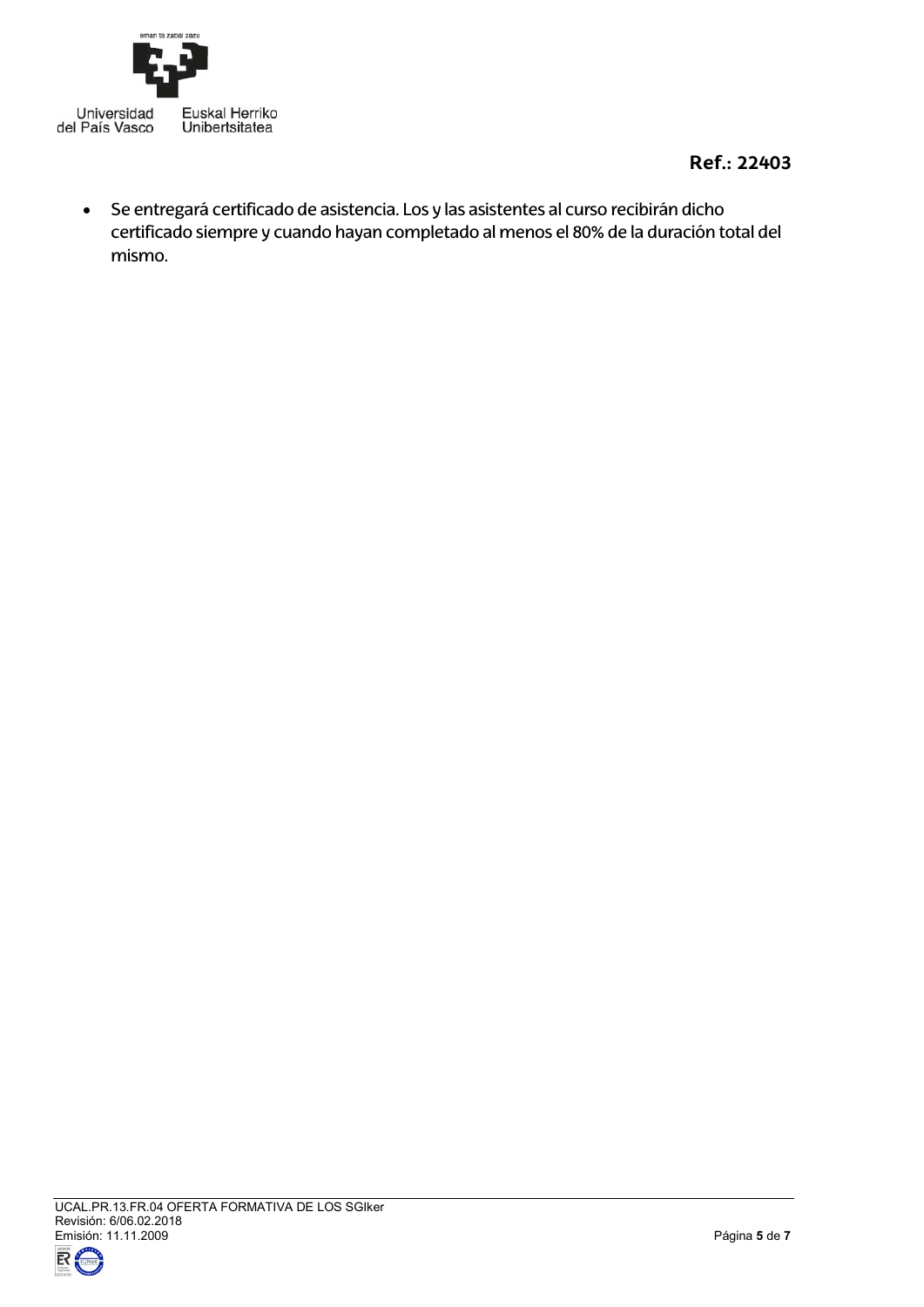

# SGIker training courses offered (Advanced Research Facilities)

### Coruse title:

### **Gas chromatography with mass detection. Theoretical lessons and practical applications.**

| <b>Dates</b>        | From September 26 to 30, 2022.                                                                                                           |
|---------------------|------------------------------------------------------------------------------------------------------------------------------------------|
| <b>Duration</b>     | 30 hours                                                                                                                                 |
|                     | 9:00-13:30 (half hour of rest) and 15:00-17:00                                                                                           |
| <b>Course venue</b> | Martina Casiano Platform and Faculty of Science<br>and Technology<br>Bizkaia Campus (Leioa)<br>University of the Basque Country, UPV/EHU |

# Speakers and trainers:

Dr. Luís Bartolomé Moro.

## Objectives to be fulfilled during the course:

- 1. Theoretical knowledge of gas chromatography.
- 2. Theoretical knowledge of mass spectrometry.
- 3. Handling and maintenance of a gas chromatograph.
- 4. Practical knowledge and development of the setup of a GC/MS, preparation of a SCAN/SIM mode chromatographic method and qualitative and/or quantitative analysis of samples.

# Content that is going to be worked on during the course:

### **Theory:**

- 1. Introduction to gas chromatography.
- 2. Basic definitions and equations.
- 3. Chromatographic columns. Practical example of the use and choice of chromatographic columns.
- 4. Chromatographic columns: Stationary phases, dimensions.
- 5. Carrier gas.
- 6. Injectors.
- 7. Mass spectrometry detectors.
- 8. Maintenance of a gas chromatograph with mass detector.
- 9. Troubleshooting and dealing with common problems in chromatography.
- 10. Practical laboratory and theoretical sessions involving the above mentioned.